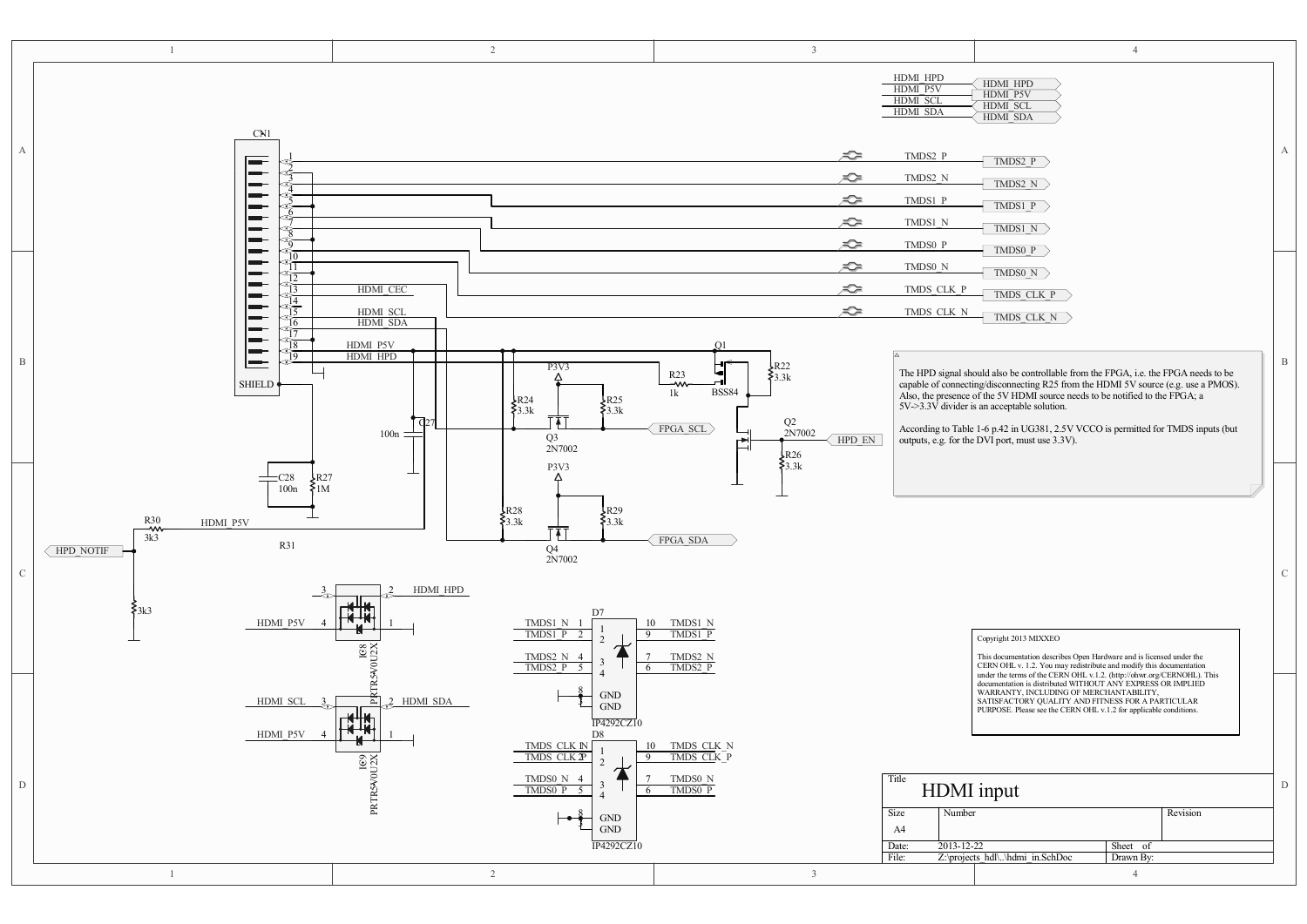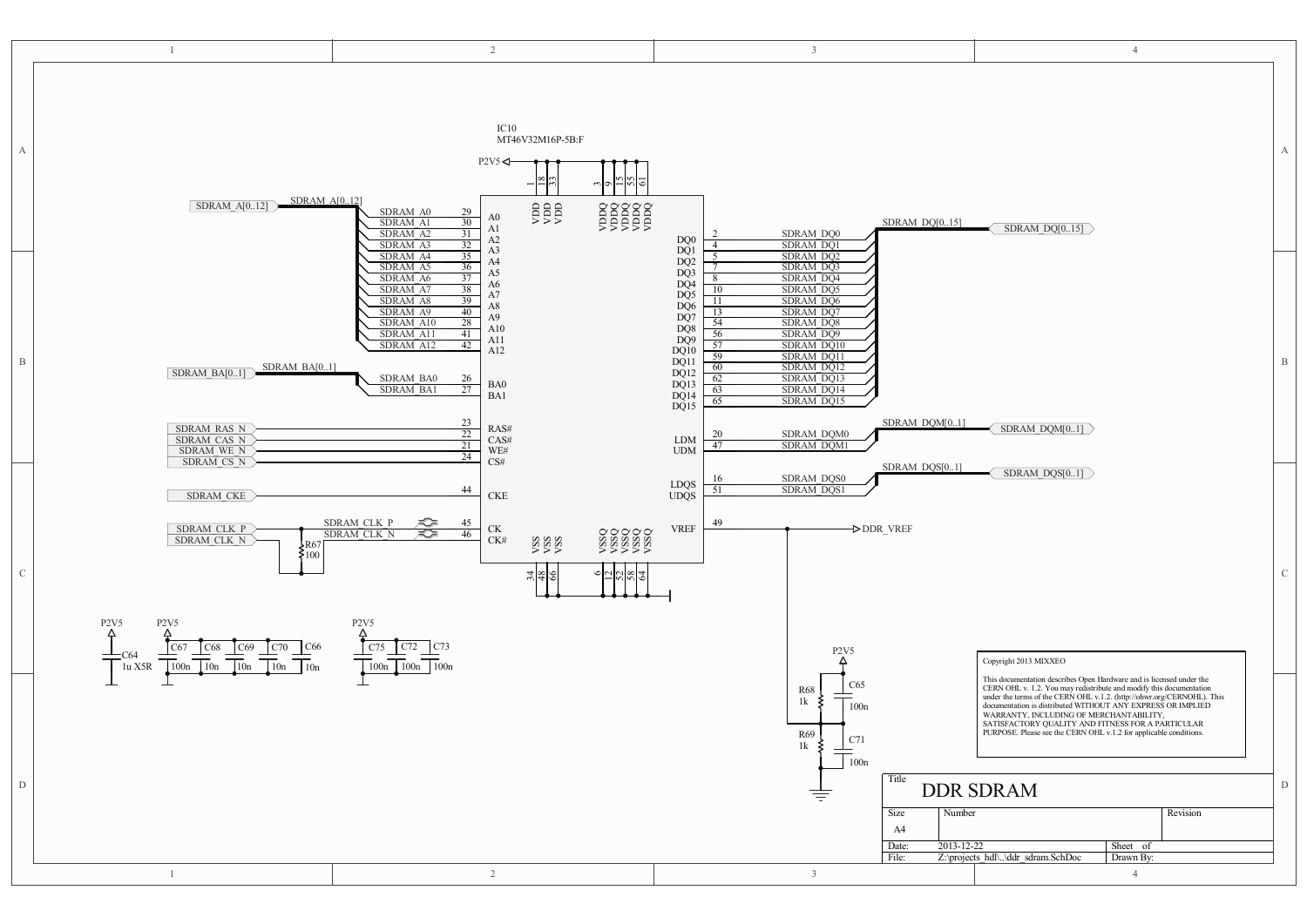|                           | $\mathbf{1}$ | $\overline{2}$                            | $\overline{\mathbf{3}}$                                                                                                                                                                 | $\overline{4}$                                                                                                                                                                                                                                                                                                                                                     |              |
|---------------------------|--------------|-------------------------------------------|-----------------------------------------------------------------------------------------------------------------------------------------------------------------------------------------|--------------------------------------------------------------------------------------------------------------------------------------------------------------------------------------------------------------------------------------------------------------------------------------------------------------------------------------------------------------------|--------------|
| $\boldsymbol{\mathrm{A}}$ |              |                                           |                                                                                                                                                                                         |                                                                                                                                                                                                                                                                                                                                                                    | A            |
| $\, {\bf B}$              |              | $LP$ $P$<br>$R2$<br>220R<br>$HS_P$<br>GND | Not matched, place as close as possible to the FPGA pins<br>$\begin{cases} R1 \\ 22R \end{cases}$<br>$ZANE$ P<br>LANE P<br>$\begin{cases} R3 \\ 51R \end{cases}$<br>₹R4<br>$\sum_{51R}$ |                                                                                                                                                                                                                                                                                                                                                                    | $\, {\bf B}$ |
| $\mathbf C$               |              | R5<br>$\;$ HS N<br>≁<br>220R<br>$LP_N$    | <b>CLANE</b> N<br>LANE N<br>$\begin{cases} R6 \\ 22R \end{cases}$                                                                                                                       | Copyright 2013 twl <twlostow@printf.cc><br/>This documentation describes Open Hardware and is licensed under the</twlostow@printf.cc>                                                                                                                                                                                                                              | $\mathbf C$  |
| ${\rm D}$                 | $\mathbf{1}$ | $\overline{2}$                            | Title<br>Number<br>Size<br>A4<br>$2013 - 12 - 22$<br>Date:<br>File:<br>$\overline{3}$                                                                                                   | 1 Ins occumentation describes Open Harvarde and S incense under the CERN OHL v. 1.2. You may redistribute and modify this documentation under the terms of the CERN OHL v.1.2. (http://ohw.org/CERNOHL). This ware accuracy of<br>SSTL/LVTTL to DSI level adapter<br>Revision<br>Sheet of<br>Z:\projects_hdl\\dsi_level_adapter.SchDoc_Drawn By:<br>$\overline{4}$ | $\mathbf D$  |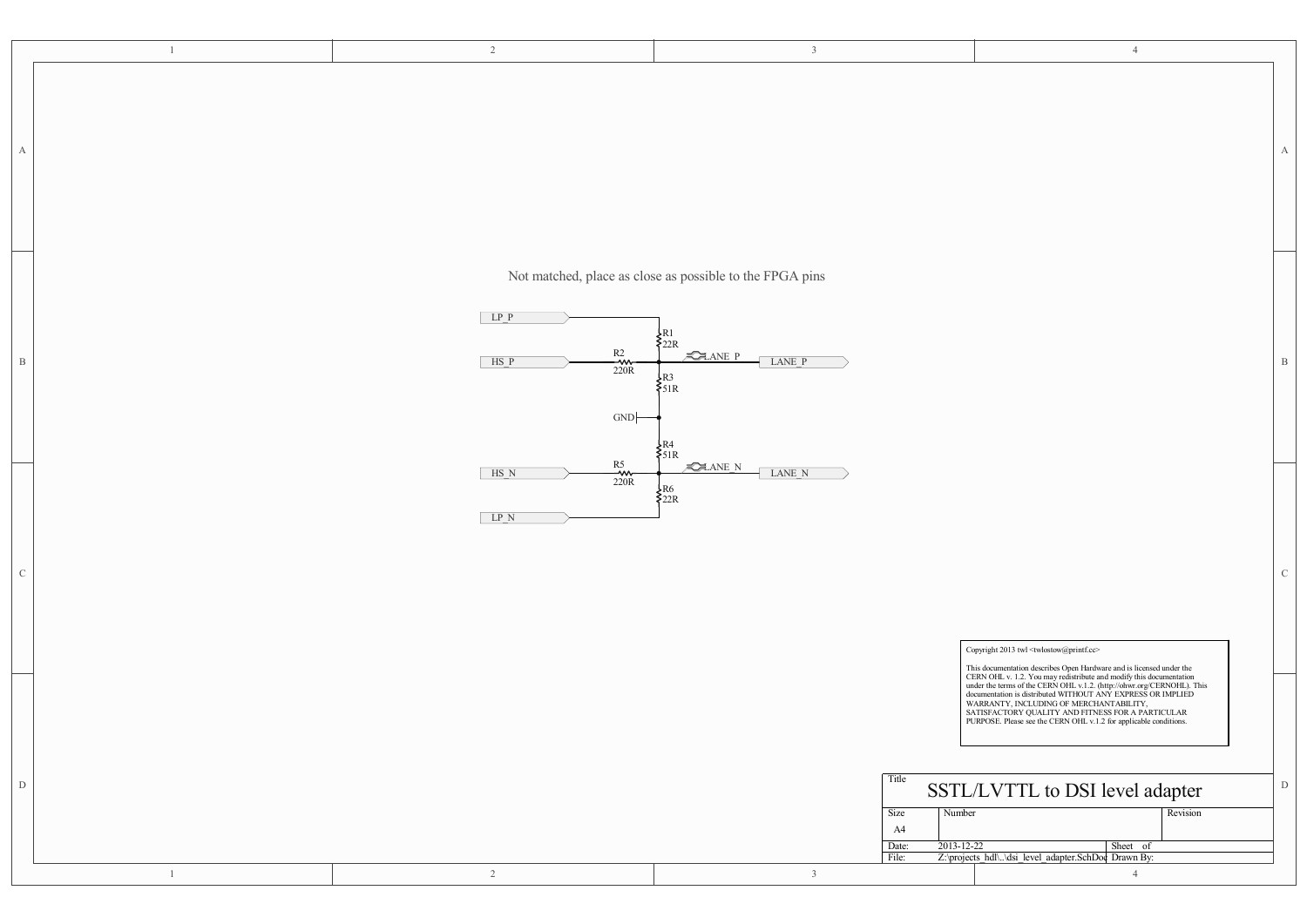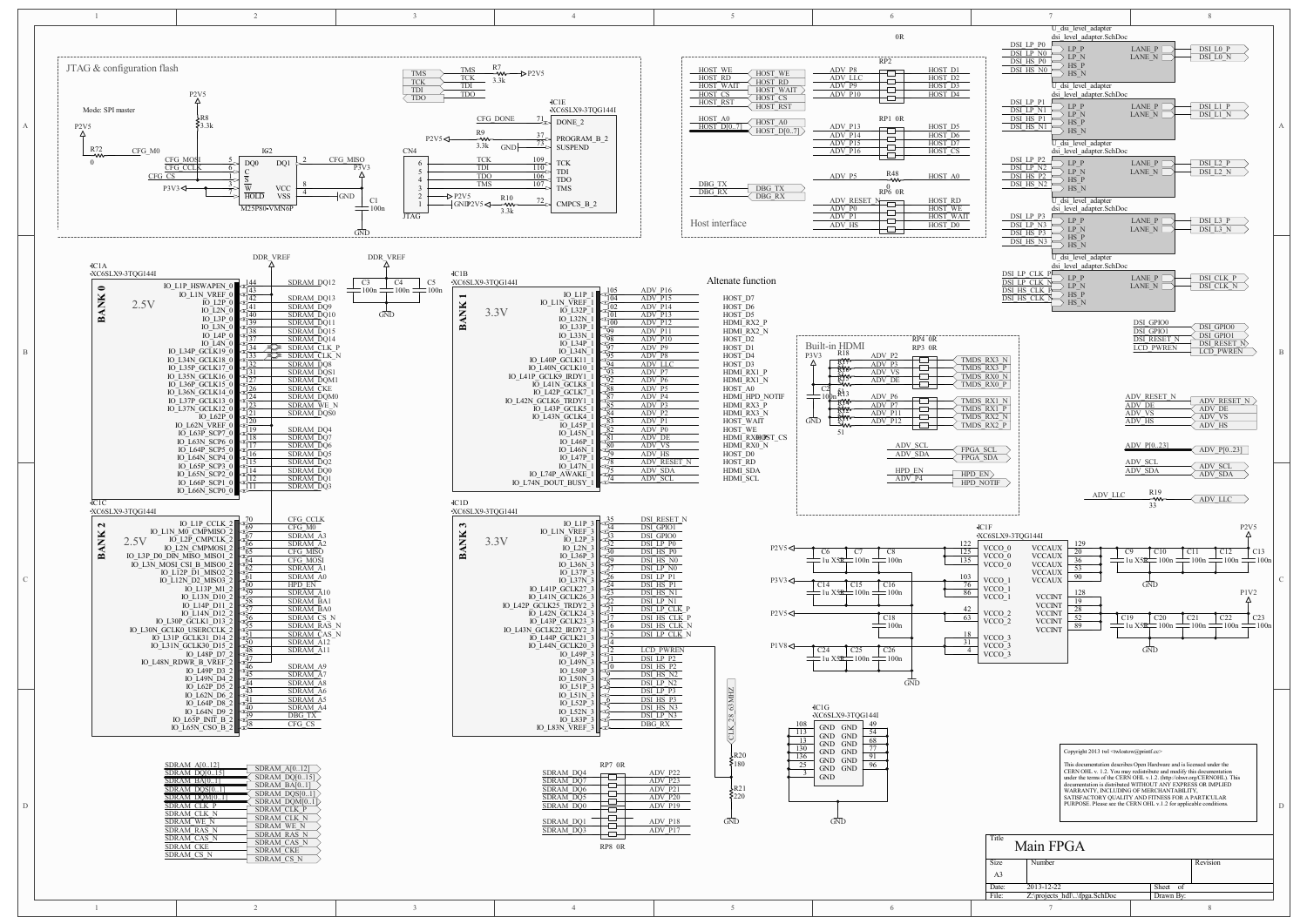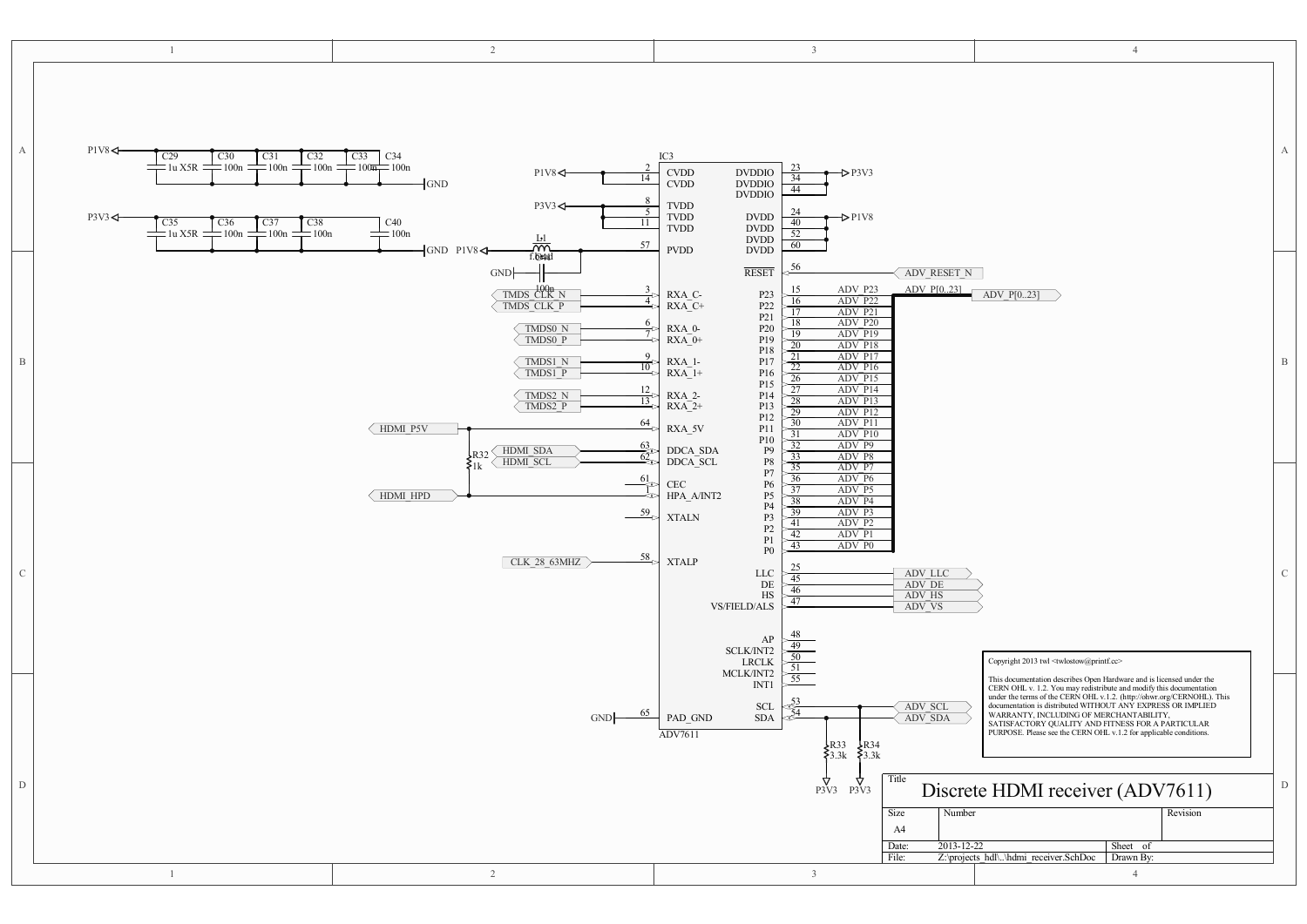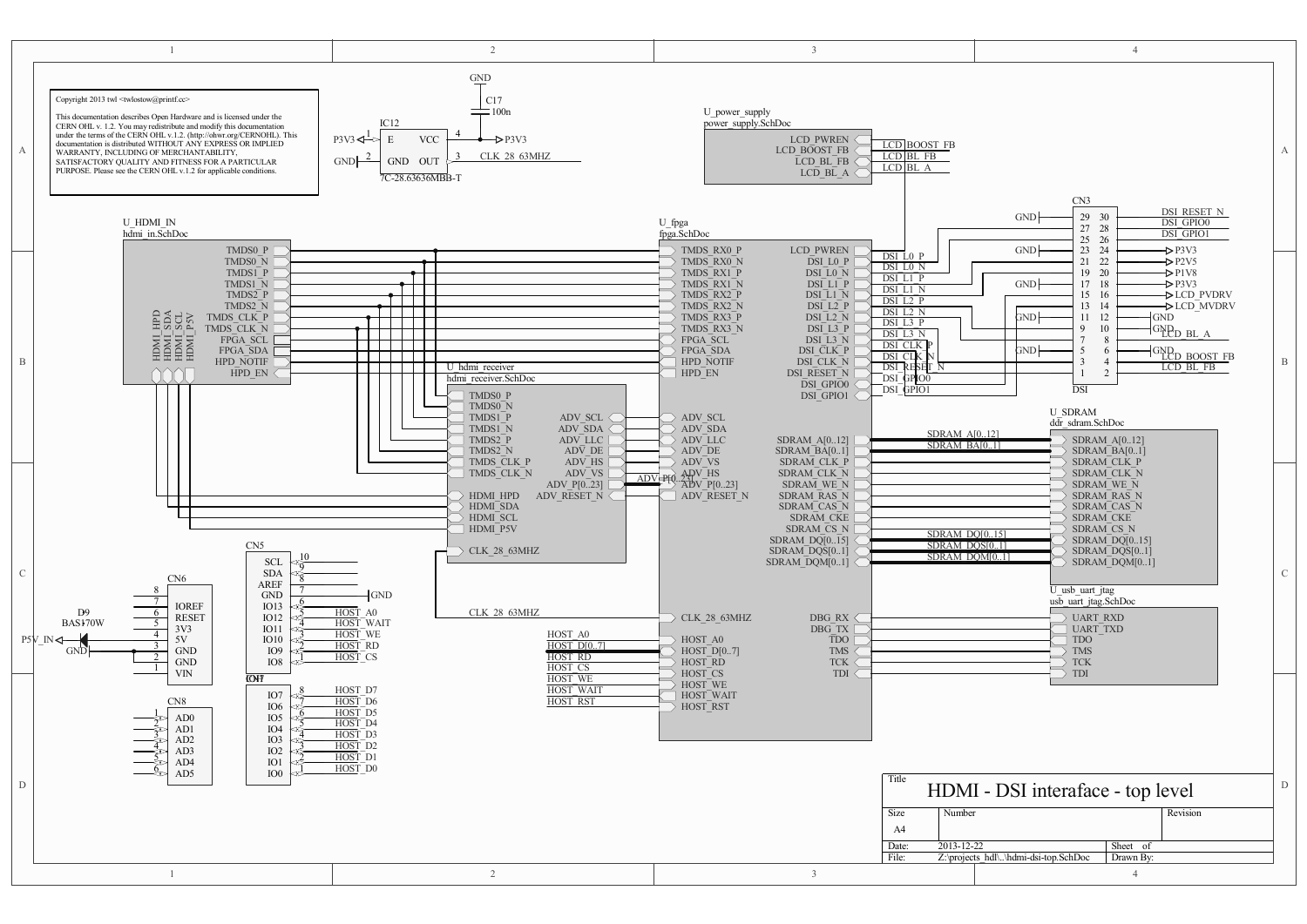